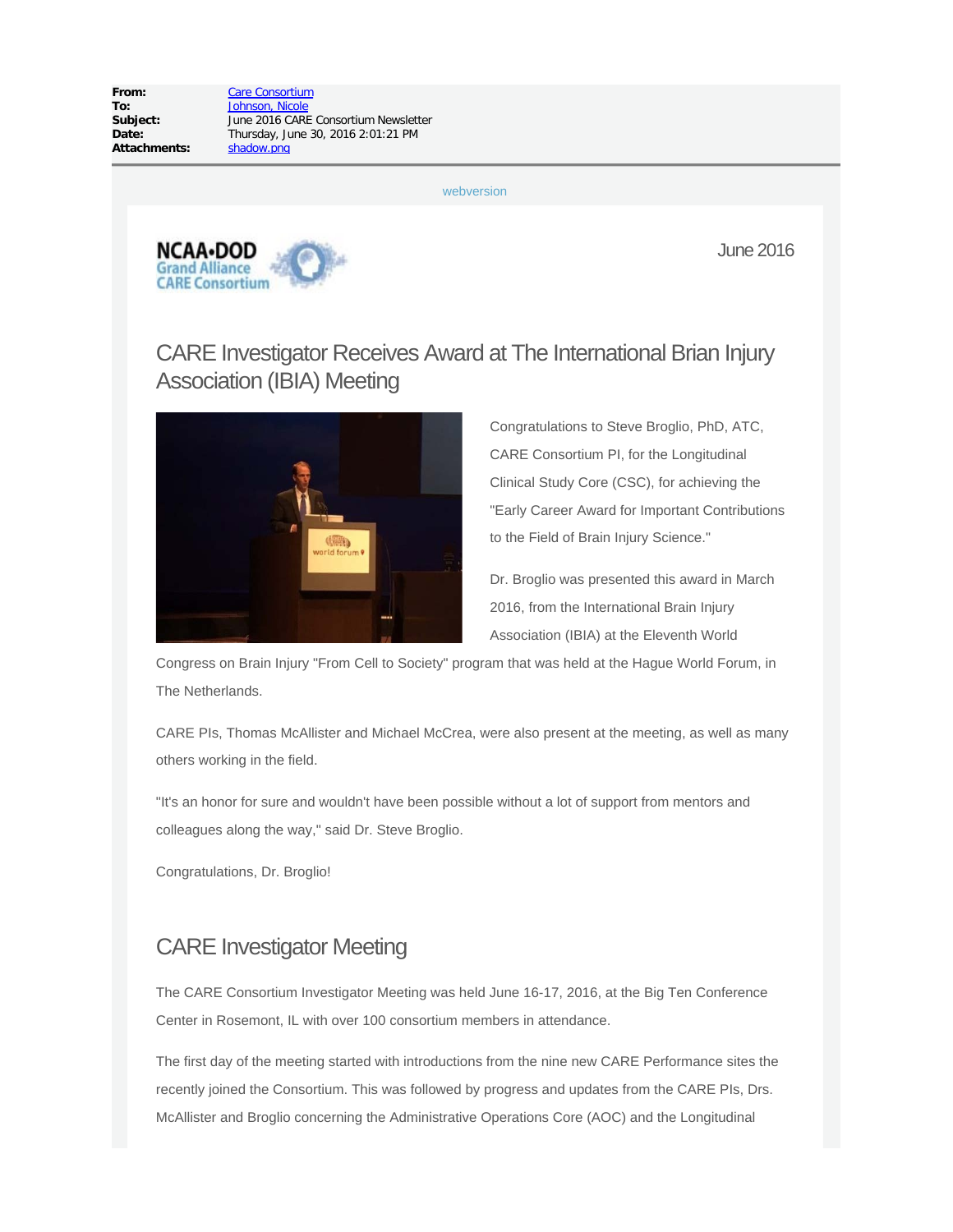Clinical Study Core (CSC). PI, Dr. McCrea, presented an in-depth look at the Advanced Research Core (ARC). The night ended with a Consortium-wide dinner later than evening.

The second day of the meeting began with a presentation by Melissa Niceley on QuesGen Year 3 updates. This was followed by break-out sessions for the CSC and ARC, where each group engaged in discussions related to "on-the-ground" topics for each core.

The meeting ended with lunch and networking.

We would like to take this time to thank everyone for their hard work, participation and dedication.

We look forward to seeing you at the next CARE Consortium Investigator Meeting!



#### Drs. McAllister, McCrea & Broglio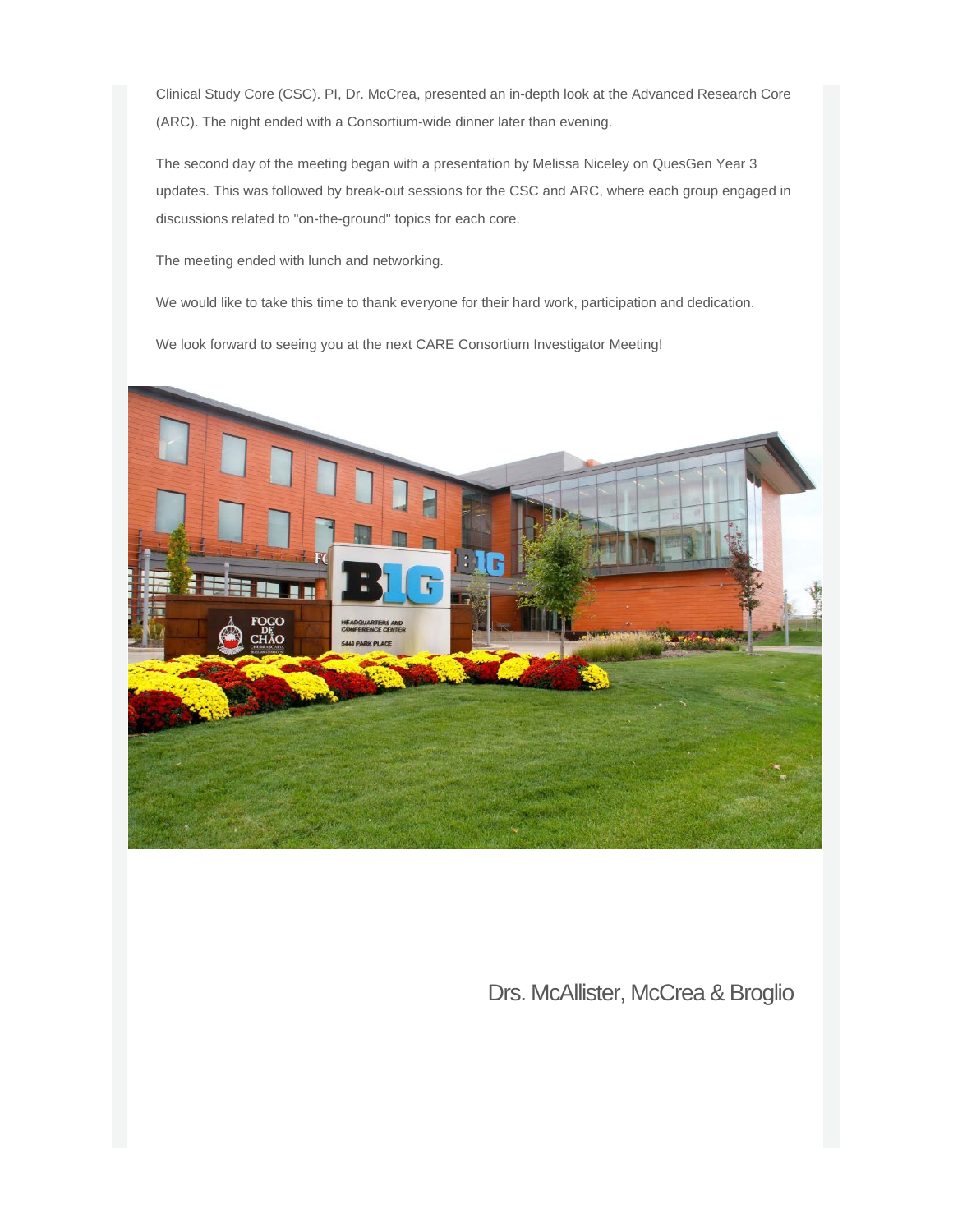

Melissa Niceley, Sara Dalton & Ashley Rettmann



Dr. Margot Putukian, Kaitlin Riegler & Dr. Christina Master





Drs. Steve Rowson and Stefan Duma & Bret Griesemer

Dr. Chris Whitlow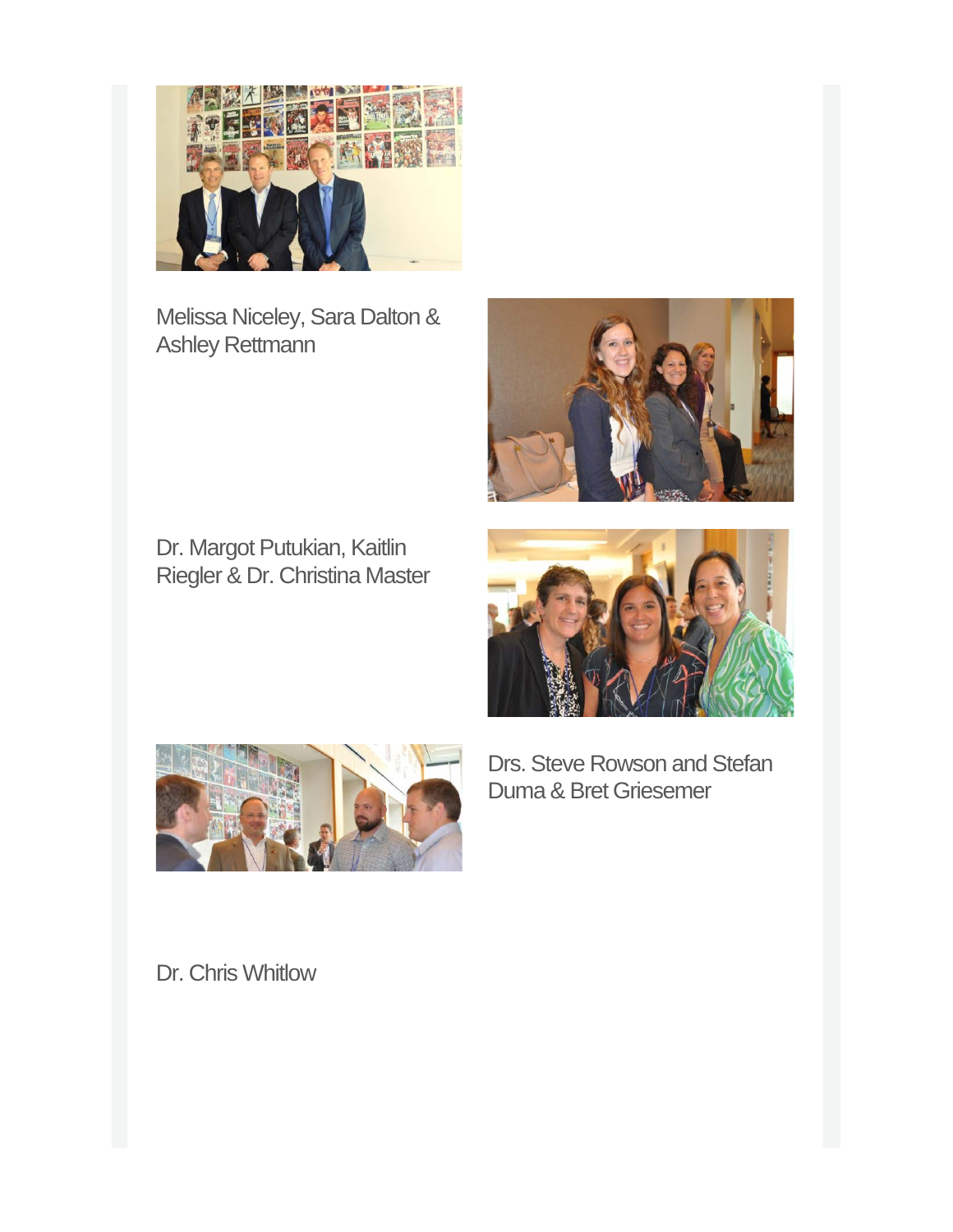



Drs. Kevin Koch and Yang Wang

Dr. McAllister, Sara Dalton, Melissa Niceley, & Dr. McCrea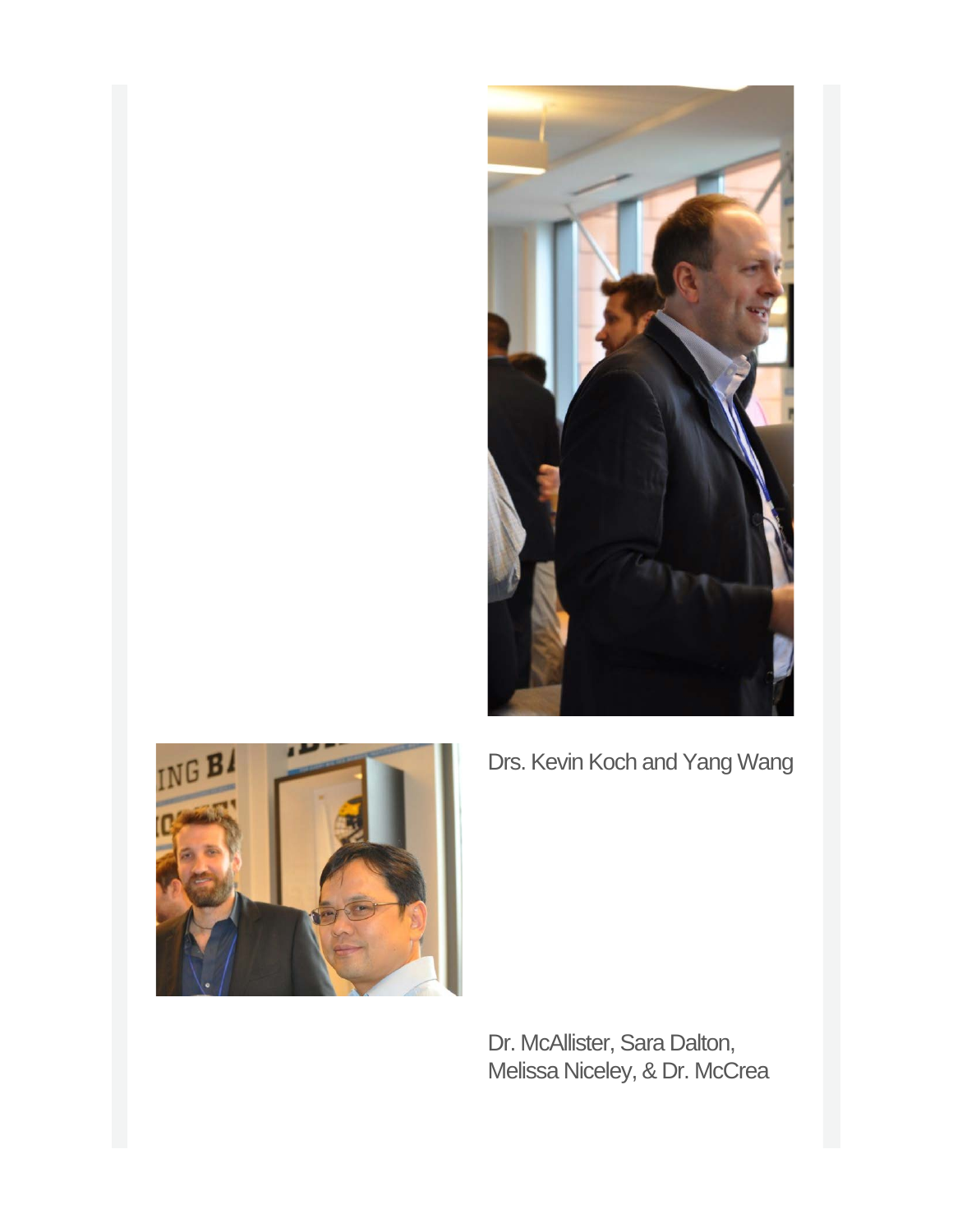

## Consortium Members



# pARC start-up meeting



Dr. Andrew Saykin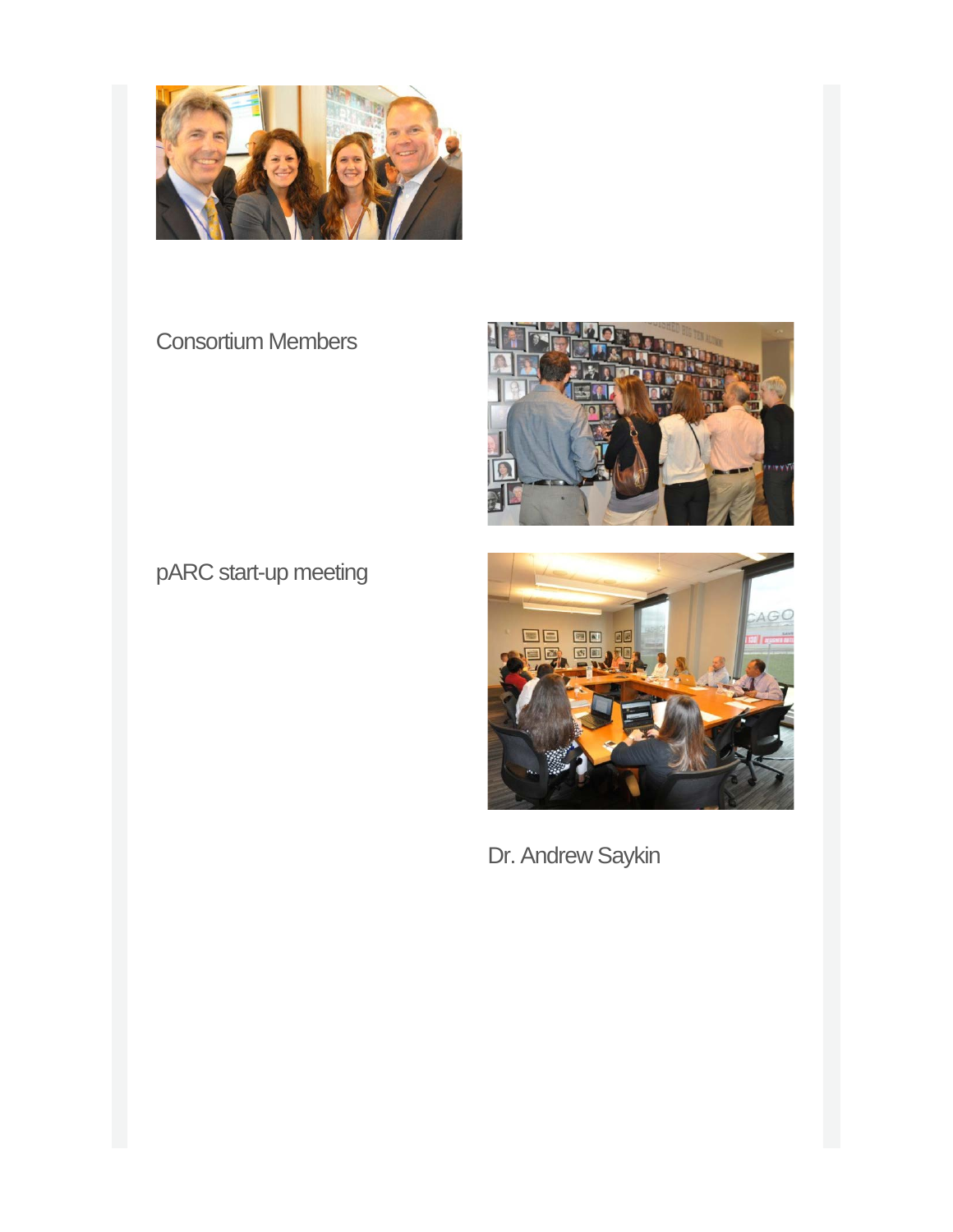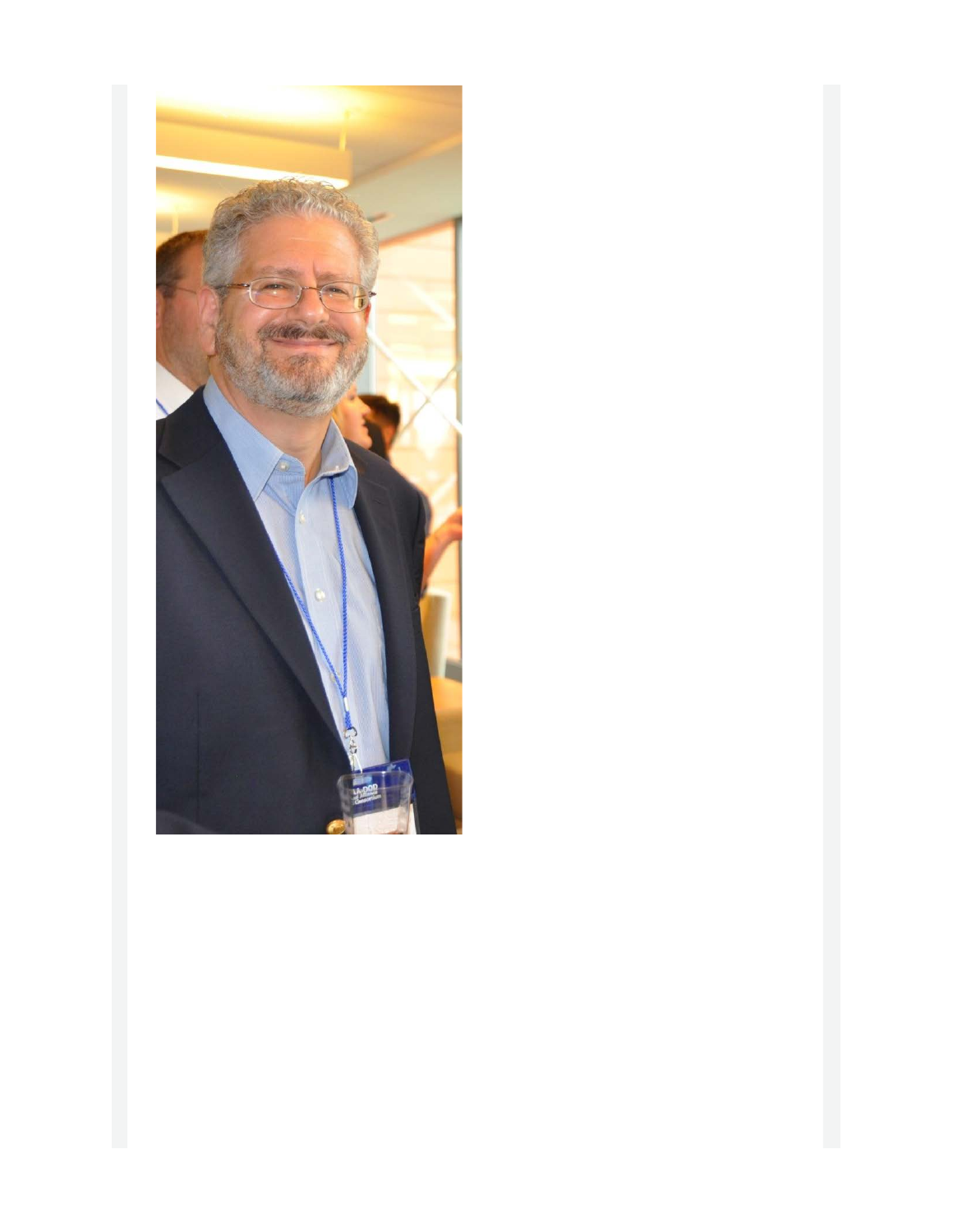

### CARE Connect

If you would like to connect or collaborate with the CARE Consortium, please complete a Research Collaboration form or a CARE Data Request form.

[CARE Research Collaboration](http://careconsortium.net/mymail/836/7232e321d230c175912fcbbafb0ae99d/aHR0cHM6Ly9yZWRjYXAudWl0cy5pdS5lZHUvc3VydmV5cy8_cz1uZ1VRcHdpdUhH)

[CARE Data Request](http://careconsortium.net/mymail/836/7232e321d230c175912fcbbafb0ae99d/aHR0cHM6Ly9yZWRjYXAudWl0cy5pdS5lZHUvc3VydmV5cy8_cz1oOUNxNTQ3aU5h)



### Social Media

We are asking all CARE Consortium PIs to reference the CARE Consortium Website on their social media sites.

Please remember to follow the CARE Consortium on social media:

Facebook: www.facebook.com/careconsortium

Twitter: www.twitter.com/careconsortium